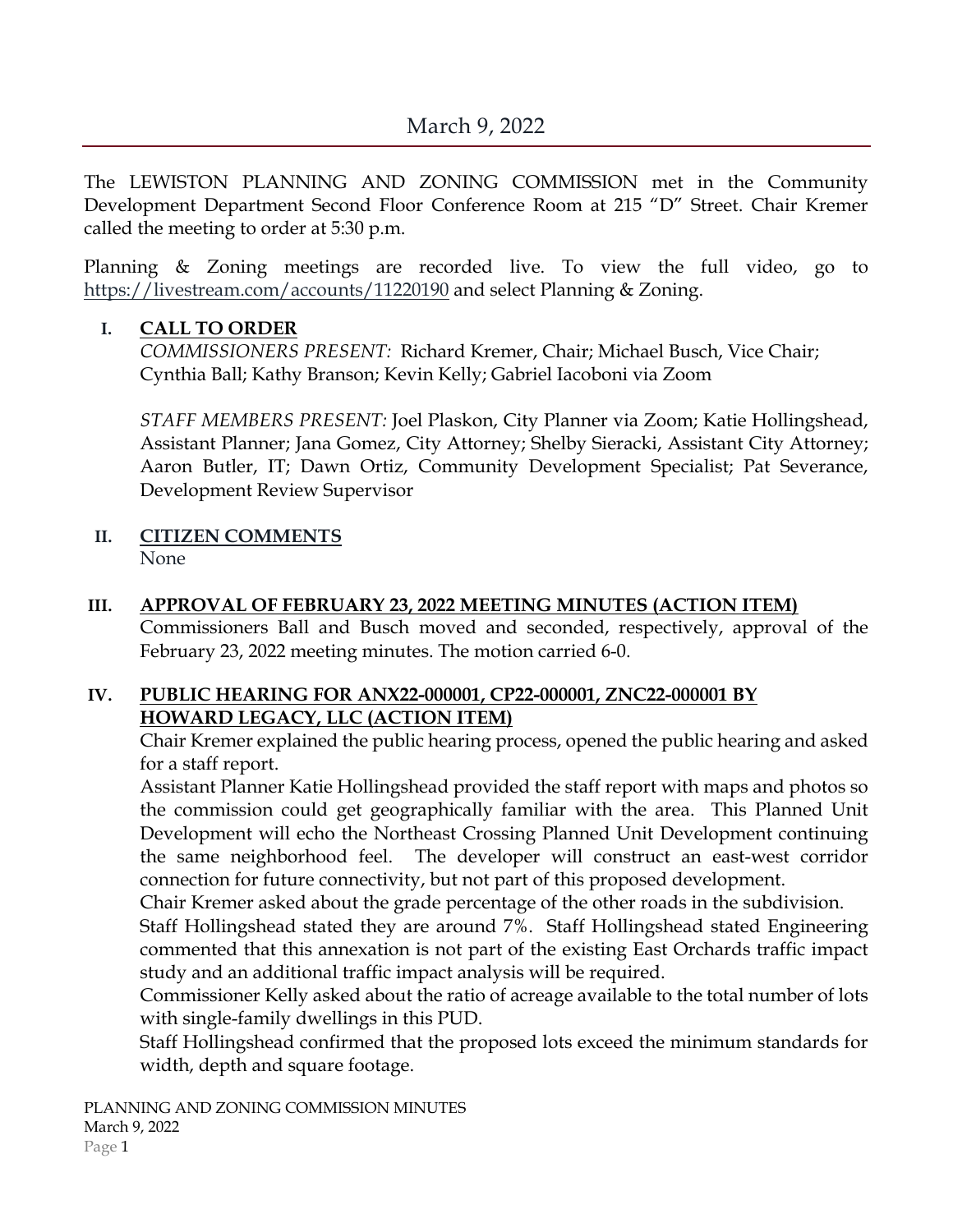Commissioner Branson asked for staff opinion on grade percentage versus snow removal and extreme road conditions.

Staff Hollingshead stated 11% is the max for city standards; reducing total lots may prevent developers from moving forward with the project.

Commissioner Kelly asked how new lot owners would be notified of grade percentage and possible hazardous road conditions.

Staff Hollingshead stated it could be added as a plat note.

Chair Kremer asked if it would be wise to preclude small lot development as an outright use in the Planned Unit Development.

Staff Hollingshead stated the commission could ask to move it to a conditional use.

City Planner Joel Plaskon stated the commission could keep small lot development in PUD, but place a cap on the total number of dwelling units not to exceed 104 units. The commission can make a recommendation to add an addition of a provision that the developer work with the school district for bus turn out or other options.

There being no further questions Chair Kremer asked the applicant's engineer for comments.

Applicant's engineer, Jack Hammond of Hedco Engineering, stated they don't have a sufficient amount of material needed to lower the 11% grade.

Chair Kremer asked if the two storm ponds will be adequate for the spring runoff due to the slopes of the plat.

Mr. Hammond stated yes there is a system in place to move water away from the houses into the storm ponds.

There being no further public comment, Chair Kremer closed the public hearing.

Commissioners deliberated and discussed the required zoning criteria.

Development Review Supervisor Pat Severance stated there is still a lot of design work to be completed and he also provided standards and safety precaution options to commissioners.

Chair Kremer re-opened the public hearing, allowing Mr. Hammond to respond to Staff Severance's statements and information provided. Mr. Hammond stated the distance of road at 11% grade is about a football field in length.

Vice Chair Busch asked for the staff's recommendation.

Staff Hollingshead stated that staff recommends approval.

There being no further questions or comments, Chair Kremer closed the public hearing.

After deliberating and articulating the reasons for the proposed recommendations, commissioners Ball and Kelly moved and seconded, respectively, to recommend the approval of ANX22-000001 to City Council. Motion passed 6-0.

Commissioners Branson and Busch moved and seconded, respectively, to recommend the approval of CPA22-000001 to City Council. Motion passed 6-0.

After deliberation and discussion of the required relevant criteria and standards for a rezone, Commissioners, Kelly and Ball moved and seconded, respectively, to direct staff to draft a Reasoned Statement recommending approval of ZNC22-000001, set forth by the commission to City Council including the following provisions, dwelling units will not

PLANNING AND ZONING COMMISSION MINUTES March 9, 2022